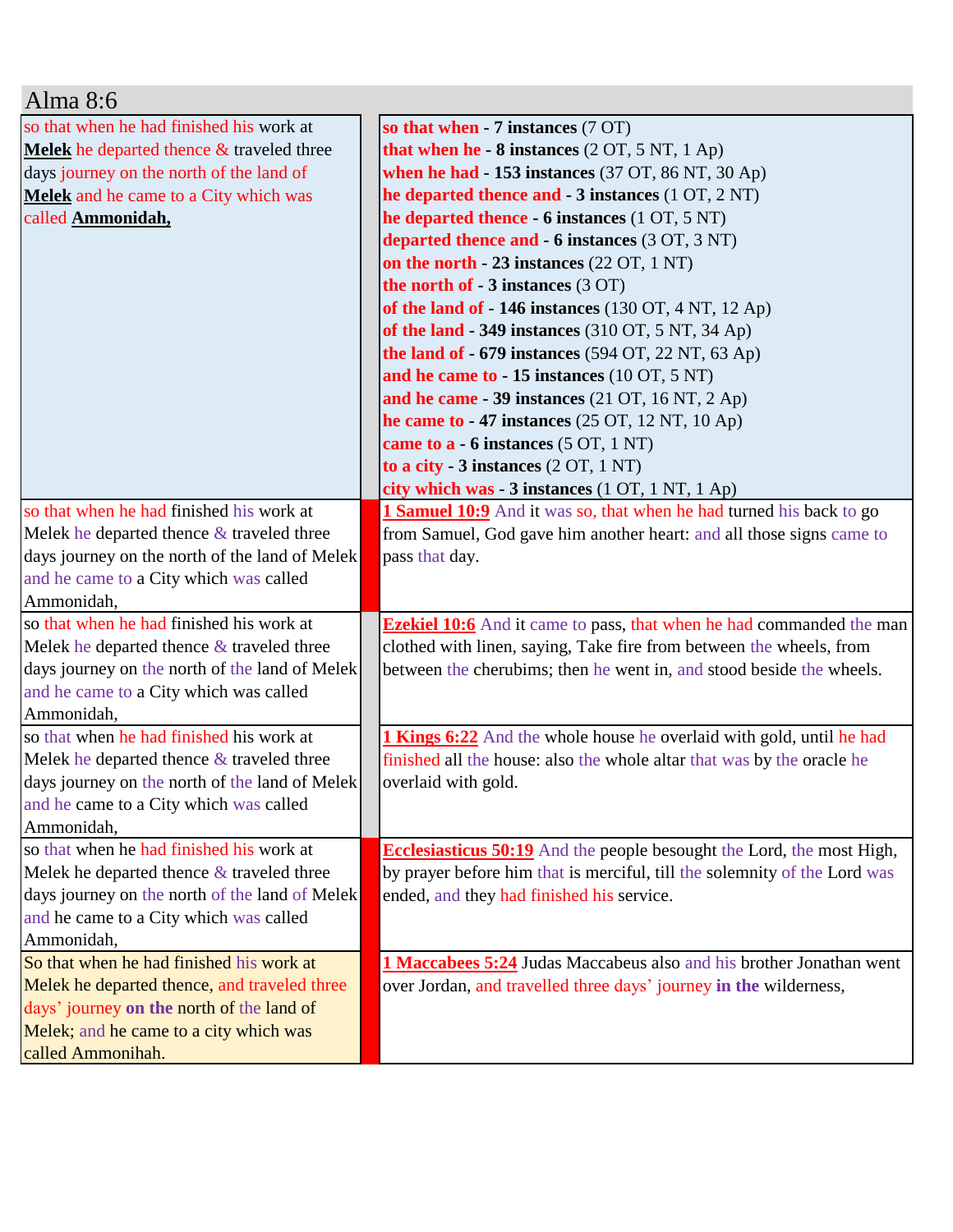| so that when he had finished his work at       | <b>Numbers 33:8</b> And they departed from before Pihahiroth, and passed        |
|------------------------------------------------|---------------------------------------------------------------------------------|
| Melek he departed thence & traveled three      | through the midst of the sea into the wilderness, and went three days'          |
| days journey on the north of the land of       | journey in the wilderness of Etham, and pitched in Marah.                       |
| Melek and he came to a City which was          |                                                                                 |
| called Ammonidah,                              |                                                                                 |
| so that when he had finished his work at       | <b>Numbers 11:31</b> And there went forth a wind from the LORD, and             |
| Melek he departed thence $\&$ traveled three   | brought quails from the sea, and let them fall by the camp, as it were a        |
| days journey on the north of the land of Melek | day's journey on this side, and as it were a day's journey on the other         |
| and he came to a City which was called         | side, round about the camp, and as it were two cubits high upon the face        |
| Ammonidah,                                     | of the earth.                                                                   |
| so that when he had finished his work at       | <b>Joshua 8:13</b> And when they had set the people, even all the host that     |
| Melek he departed thence $\&$ traveled three   | was on the north of the city, and their liers in wait on the west of the city,  |
| days journey on the north of the land of Melek | Joshua went that night into the midst of the valley.                            |
| and he came to a City which was called         |                                                                                 |
| Ammonidah,                                     |                                                                                 |
| so that when he had finished his work at       | <b>Joshua 11:2</b> And to the kings that were on the north of the mountains,    |
| Melek he departed thence $\&$ traveled three   | and of the plains south of Chinneroth, and in the valley, and in the            |
| days journey on the north of the land of Melek | borders of Dor on the west,                                                     |
| and he came to a City which was called         |                                                                                 |
| Ammonidah,                                     |                                                                                 |
| so that when he had finished his work at       | Matthew 9:1 And he entered into a ship, and passed over, and came               |
| Melek he departed thence & traveled three      | into his own city.                                                              |
| days journey on the north of the land of Melek |                                                                                 |
| and he came to a City which was called         |                                                                                 |
| Ammonidah,                                     |                                                                                 |
| so that when he had finished his work at       | 1 Samuel 15:5 And Saul came to a city of Amalek, and laid wait in the           |
| Melek he departed thence $&$ traveled three    | valley.                                                                         |
| days journey on the north of the land of Melek |                                                                                 |
| and he came to a City which was called         |                                                                                 |
| Ammonidah,                                     |                                                                                 |
| so that when he had finished his work at       | <b>Deuteronomy 3:4</b> And we took all his cities at that time, there was not a |
| Melek he departed thence $\&$ traveled three   | city which we took not from them, threescore cities, all the region of          |
| days journey on the north of the land of Melek | Argob, the kingdom of Og in Bashan.                                             |
| and he came to a City which was called         |                                                                                 |
| Ammonidah,                                     |                                                                                 |
| so that when he had finished his work at       | Hebrews 11:10 For he looked for a city which hath foundations, whose            |
| Melek he departed thence & traveled three      | builder and maker is God.                                                       |
| days journey on the north of the land of Melek |                                                                                 |
| and he came to a City which was called         |                                                                                 |
| Ammonidah,                                     |                                                                                 |
| so that when he had finished his work at       | <b>Deuteronomy 3:13</b> And the rest of Gilead, and all Bashan, being the       |
| Melek he departed thence $\&$ traveled three   | kingdom of Og, gave I unto the half tribe of Manasseh; all the region of        |
| days journey on the north of the land of Melek | Argob, with all Bashan, which was called the land of giants.                    |
| and he came to a City which was called         |                                                                                 |
| Ammonidah,                                     |                                                                                 |